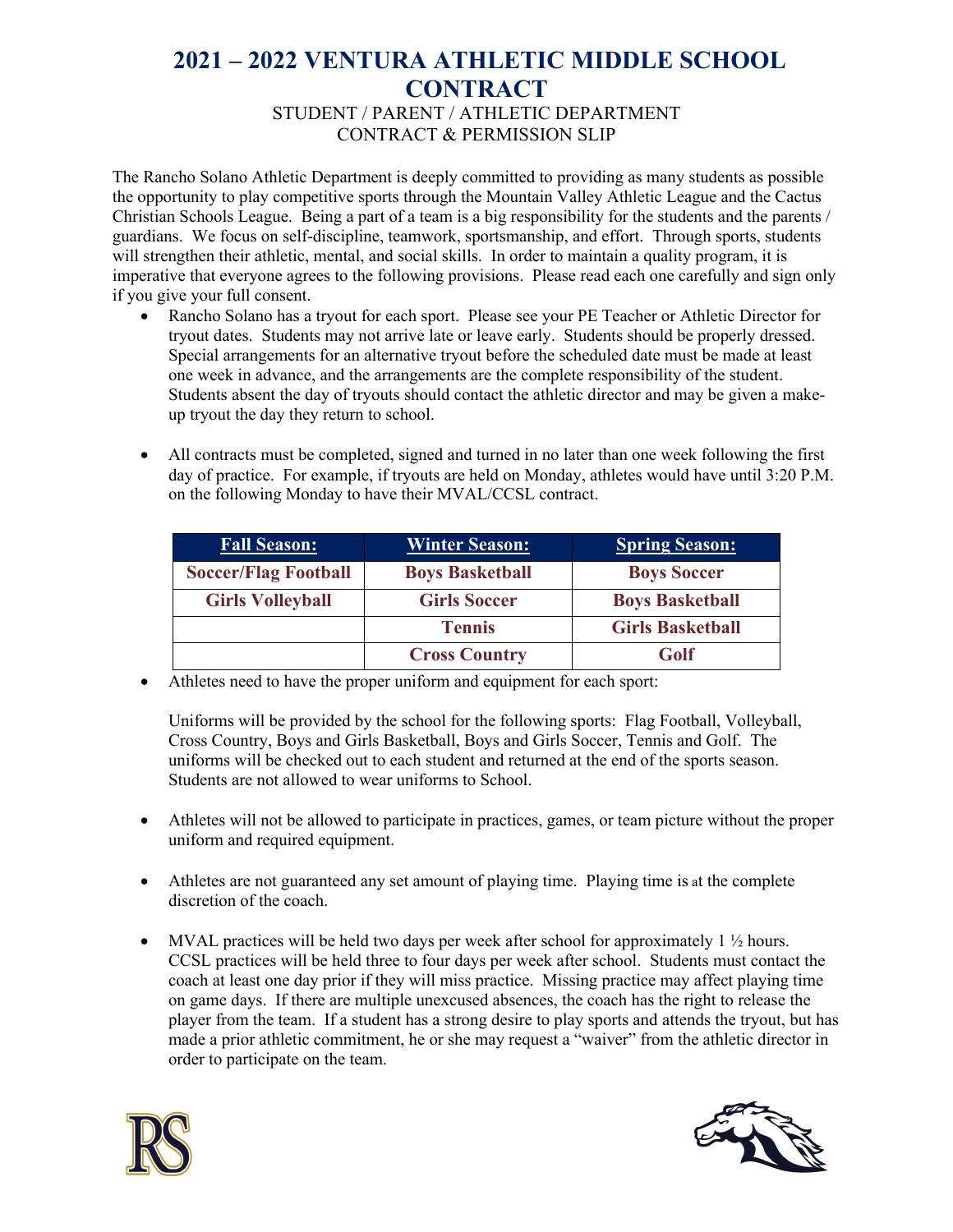## **2021 – 2022 VENTURA ATHLETIC MIDDLE SCHOOL CONTRACT**  STUDENT / PARENT / ATHLETIC DEPARTMENT CONTRACT & PERMISSION SLIP

- Athletes are required to attend all games and tournaments. Occasionally, games and / or tournaments may fall on half days or off days. Please check the on-line calendar before committing to becoming a member of a team. If a player misses a game or practice, the coach may choose to limit or eliminate playing time.
- Athletes are not allowed to quit the team once they have made this commitment. Permission to quit will only be granted by the Athletic Director and only if it is determined that the student's well-being is in jeopardy. If a student chooses to quit without permission, his or her decision will be kept on file and will affect future eligibility with regard to the athletic program.
- Athletes are required to turn in all academic work on time. Leaving campus for athletic activity will not be an excuse for any missed work or assignments. Failure to turn in work may be grounds for immediate suspension or removal from an athletic team.
- Athletic eligibility will be based on the requirements set forth in the student handbook.
- Teachers who are concerned about the academic progress of an athlete during the course of a season may request a conference with the athletic director to discuss the student's future participation on the team. This conference may lead to probation, make-up work, suspension, or dismissal from the team.
- For safety reasons, athletes must remain seated on the bus and exhibit exemplary behavior at all times on and off our campus. Any athlete who is reprimanded for inappropriate behavior at any time may be subject to suspension or removal from an athletic team.
- Any student who receives a non-academic agenda signing will not be allowed to participate in the next athletic contest. Any student who receives a discipline notice will be immediately removed from his or her athletic team for the remainder of the season.
- Athletes must be quality representatives of Rancho Solano Preparatory School at all times, displaying exemplary sportsmanship and respect for others. Parents, coaches, and athletes must maintain the highest level of respect for opposing schools, players, coaches, parents, and officials. There is a zero-tolerance policy with regard to arguing, swearing, or fighting. Win or lose, opponents must be sincerely congratulated at the conclusion of all athletic contests. Rancho Solano Athletics will also maintain the utmost respect for all facilities and grounds.